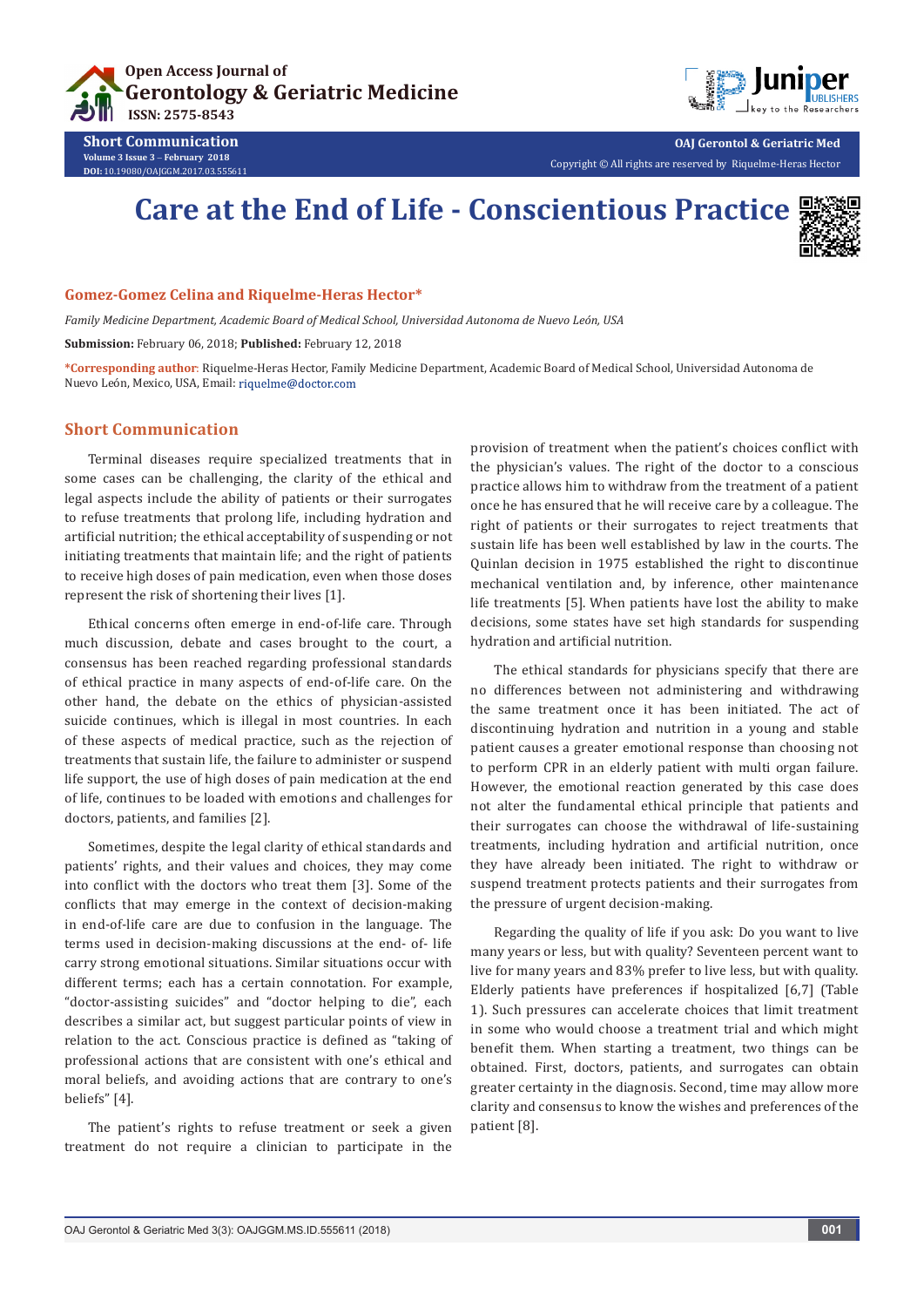|     | <b>Question: If Necessary</b>                                 | <b>Yes</b> |               | N <sub>o</sub> |               |
|-----|---------------------------------------------------------------|------------|---------------|----------------|---------------|
|     |                                                               | F          | $\frac{0}{0}$ | f              | $\frac{0}{0}$ |
| 1.  | Do you want to have cardiopulmonary resuscitation?            | 121        | 80.7          | 29             | 19.3          |
| 2.  | Do you want to be in a mechanical ventilator?                 | 114        | 76.0          | 36             | 24.0          |
| 3.  | Do you want to be given intravenous medication and hydration? | 134        | 89.3          | 16             | 10.7          |
| 4.  | Do you want to be given pain medication, including narcotics? | 136        | 90.7          | 14             | 9.3           |
| 5.  | Do you want a nasogastric tube for your nutrition?            | 123        | 82.0          | 27             | 18.0          |
| 6.  | Do you want to receive food for your total nutrition?         | 117        | 78.0          | 33             | 22.0          |
| 7.  | Do you want to be put on a dialysis machine?                  | 114        | 76.0          | 36             | 24.0          |
| 8.  | Do you want to have a blood transfusion?                      | 143        | 89.3          | 16             | 10.7          |
| 9.  | Do you want to call emergency services?                       | 146        | 97.3          | 4              | 2.7           |
| 10. | Do you want to be admitted to an intensive care unit?         | 129        | 86.0          | 21             | 14.0          |
| 11. | Would you rather to stay conscious until the end?             | 145        | 96.7          | 5              | 3.3           |
| 12. | Do you want to have a hospital palliative care team?          | 133        | 88.7          | 17             | 11.3          |
| 13. | Do you want to donate any of your organs when you die?        | 90         | 60.0          | 60             | 40.0          |

## **Table 1:** Patients preferences at the end of life.

n=150

The right to a conscious practice allows the physician to withdraw from a patient's treatment without penalty, while respecting the patient's right to refuse treatment. For physicians with strong moral opposition to patient decisions and surrogates in relation to treatment, providing assistance in this also can means in some cases a violation of their personal morality [8]. Ethical standards of professional practice do not require that the doctor identifies another doctor to take over patient care. However, the doctor is obligated to provide all appropriate comfort measures until the moment of transfer of the patient and have the file available to the doctor who will continue with the patient's care.

Patients should be offered the opportunity to benefit from a range of treatments that can help them in pain management, although they may also choose not to use these treatments. Patients and families who choose aggressive control for symptoms should be informed of the risks of sedation and accelerated death that may result from their decision [3]. Physicians should be careful and remind patients and families that, in relation to the results of treatment, the cause of death is the underlying disease, not the treatment for the pain itself. Also assure them that they know that relief of symptoms with high doses rarely causes death but that it can be an inevitable result. If this happens, it is both ethical and legal.

There are doctors who are not comfortable with aggressive control of symptoms. In these cases, doctors may believe that hospitalization and treatment may serve the best interests of the patient and may not accept treating symptoms at home in an aggressive manner [9]. Regarding to challenges that involve cases related to treatment at the end- of- life, it requires great sensitivity to all involved and respect for the values and beliefs

of all of them. Clarity in the ethical and legal aspects about which patients would choose for themselves does not require that all those involved in patient care agree with their choice. In a pluralist society, there must be respect not only for individual autonomy but also for the ability of others to differ in their values and even respect their refusal to participate in the care of these patients.

Evidence indicates that terminally ill patients continue to experience uncontrollable pain, and that improving pain management is an important priority [1]. However, improvement in pain management practices will not eliminate all requests for assisted suicide. For many patients, hopelessness and loss of independence are the most important factors in their request. Depression can be an important factor in patients with terminal illnesses. Diagnosing depression in those with terminal illnesses can be a challenge. The physical signs of depression such as fatigue, changes in sleep, energy, libido, and weight loss-are often present as a result of advances in the disease. Most terminal patients will have periods of depressive changes or sadness. However, it is usually an inappropriate emotional response to illness, imminent death and is best described as mourning rather than depression [2].

The diagnosis of depression in terminal patients is more reliable when it is made based on the cognitive signs of depression. Depressed patients often present with anhedonia, guilt and remorse about the past, or loss of self-esteem. Social factors may also play a role in the desire of some patients to request assisted suicide. Many patients do not want to be a burden to their families or loved ones. Others have very limited social support. Patients should be assured that their families will face the nuisance of their care with affection and love. The